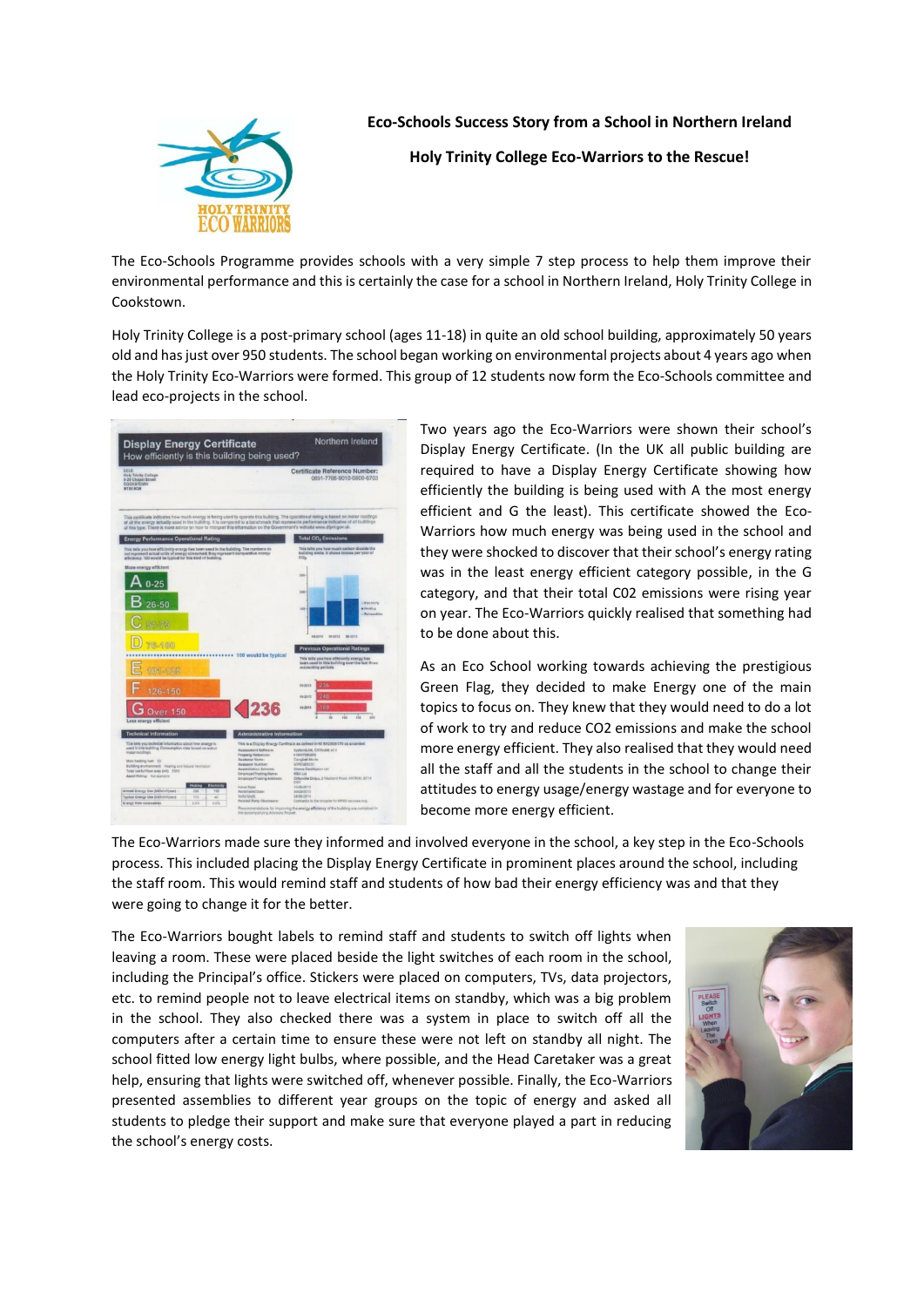In November last year the school decided to take part in Northern Ireland's National World Days of Action Campaign 'SSE Airtricity's Operation Energy Power Down Day'. This was the first year that Holy Trinity College took part in the World Days of Action and it formed a major part of the Eco-Warrior's efforts to help the school tackle its very poor energy efficiency.

The Eco-Warriors led the school in their efforts to see how much energy they could save on the day and encouraged everyone to try to be more energy efficient. Electricity was monitored for the week and on the morning of the Power Down Day the Eco-Warriors sent emails to all staff and pupils reminding them to switch

off lights and equipment, especially during break and lunch time and when rooms were not in use.

Members of the Eco-Warriors acted as 'Carbon Detectives' for the day, checking rooms to see if lights and equipment had been switched off. They really enjoyed this, and even named and shamed the teachers who did not support the school's energy saving efforts for the day. At the end of the week, after they had recorded the meter readings (with the help of the school's Head Caretaker) they discovered that the school had achieved a 20% saving on its energy consumption for the Power Down Day. This was a fantastic achievement, and showed just what the school could do, and save, when they acted together to save energy.

**Holy Trinity College** 

Thursday 7<sup>th</sup> Nov. **Operation Energy Power Down Day** 

10 AM Reading: 152,753 3PM Reading: 152,807 **Units Used: 54** 

20% Saving for Power Down Day



## **Holy Trinity College Successfi** in National Energy Challenge

Holy Trinity College has achieved impressive<br>csults from their energy saving actions during<br><u>CIDY</u> Northern Ireland and Airtricity's, Oper-<br>tion Energy Power Down Day which took<br>place on Thursday the 7th November.

The school's efforts made the local press and the school also notified its partner schools across Europe about its efforts to save energy and requested similar action from them. Holy Trinity College is partnered with schools from England, France, Germany & Spain looking at

sustainability and how to make schools and their local communities more sustainable and environmentally friendly. Last year the school found a new partner school in New York, USA, thanks to their participation in FEE's Wrigley Litter Less Project, and more recently have provided a good practice case study article to be shared with Eco-Schools in Japan.

Overall the World Days of Action was a great success for Holy Trinity College as it highlighted energy usage and indeed energy wastage in the school. It showed everyone how the school could save money and help the environment at the same time. The Eco-Schools Programme has played an important part in the school becoming more energy efficient and electricity bills for the period April 2013 – April 2014 showed that Holy Trinity College had cut their electricity bill by a staggering £6,000 from the same period the previous year. This was a fantastic achievement and the school went on to win a National SSE Airtricity Eco-Schools 'Operation Energy School of the Year' award for their efforts.

The Eco-Warriors hope that the school can cut the cost of their electricity bill even further; keep on reducing energy usage and wastage; and help ensure that the school's next Display Energy Certificate will not be as disappointing. Holy Trinity College also hope that their efforts show others what is possible when tackling energy and that it complements all the other great work being done by Eco-Schools across the country and indeed across the world.